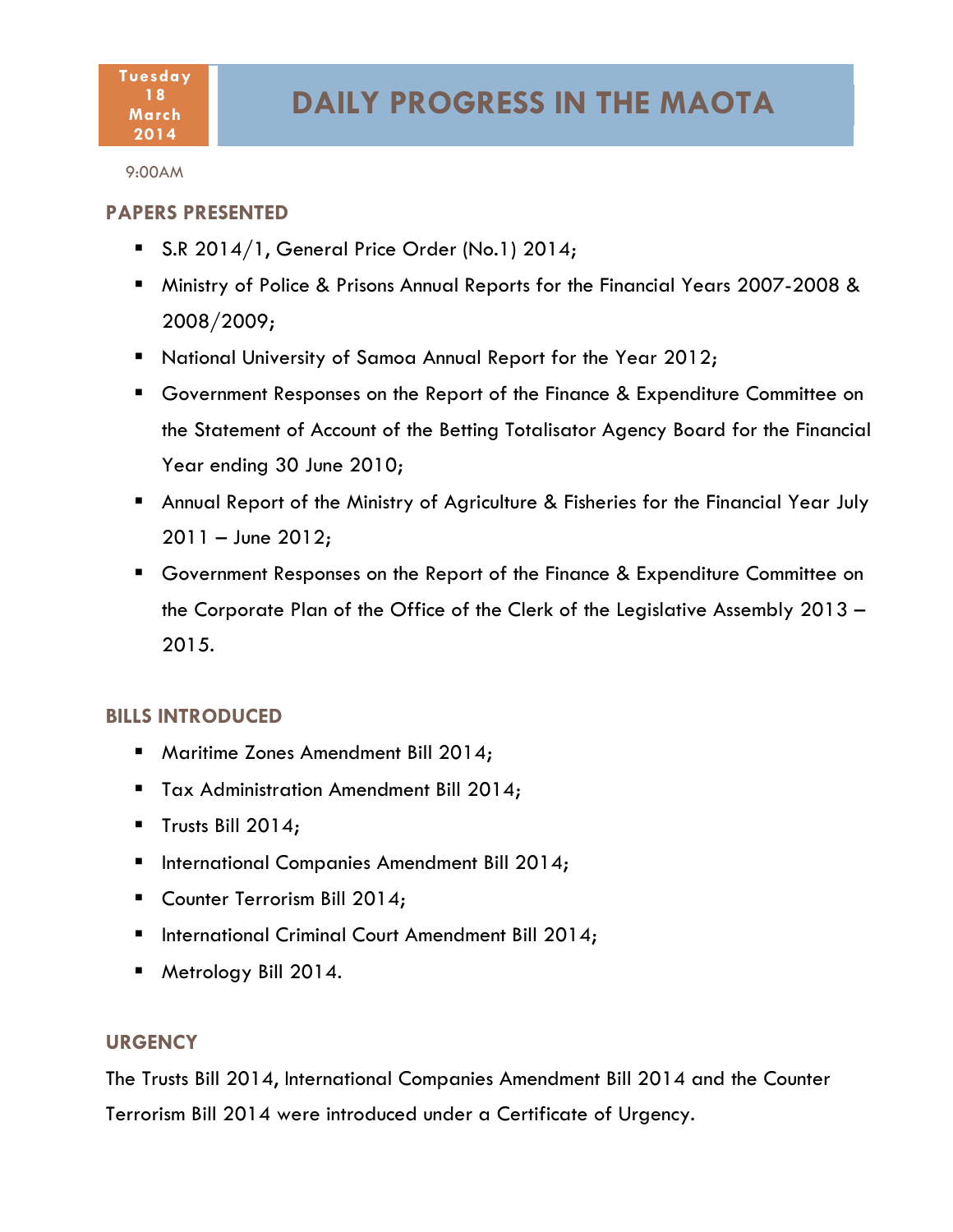## **SELECT COMMITTEES REPORTS TABLED**

- 1. Government Administration Committee Report on the Annual Report of the Unit Trust of Samoa for the Financial Year ending 30 June 2012;
- 2. Government Administration Committee Report on the Statement of Corporate Objectives of the Unit Trust of Samoa for the period 2013-2015;
- 3. Report of the Finance & Expenditure Committee on the Betting Totalisator Agency Board Financial Statements for the Financial Years ending 30 June 2011 – 30 June 2012;
- 4. Report of the Works, Transport & Environment Committee on the Apprenticeship Bill 2013;
- 5. Report of the Works, Transport & Environment Committee on the Lands, Survey & Environment Amendment Bill 2013;
- 6. Report of the Finance & Expenditure Committee on the Annual Report of the Samoa Life Assurance Corporation for the Financial Year 2011/2012;
- 7. Report of the Works, Transport & Environment Committee on the Unit Titles Amendment Bill 2013;
- 8. Report of the Works, Transport & Environment Committee on the Annual Report of the Samoa Ports Authority for the Financial Year ending 30 June 2011;
- 9. Report of the Works, Transport & Environment Committee on the Annual Report of the Samoa Airport Authority for the Financial Year ending 30 June 2011;
- 10. Report of the Finance & Expenditure Committee on the Annual Reports of Polynesian Airlines for the Financial Years ended 30 June 2012 & 30 June 2013;
- 11. Report of the Justice, Police & Prisons and Land & Titles Committee on the Samoa Law Reform Commission Report on the Village Fono Act 1990, Report 09/12;
- 12. Report of the Finance & Expenditure Committee on the Annual Report of the Samoa International Finance for the Financial Year ended 30 June 2011;
- 13. Report of the Government Administration Committee on the Annual Report of the Office of the Attorney General for the Financial Year ended 30 June 2012;
- 14. Report of the Education, Science, Communication & Information Technology on the Annual Report of the National University of Samoa for the Financial Year 1 July 2010 – 30 June 2011;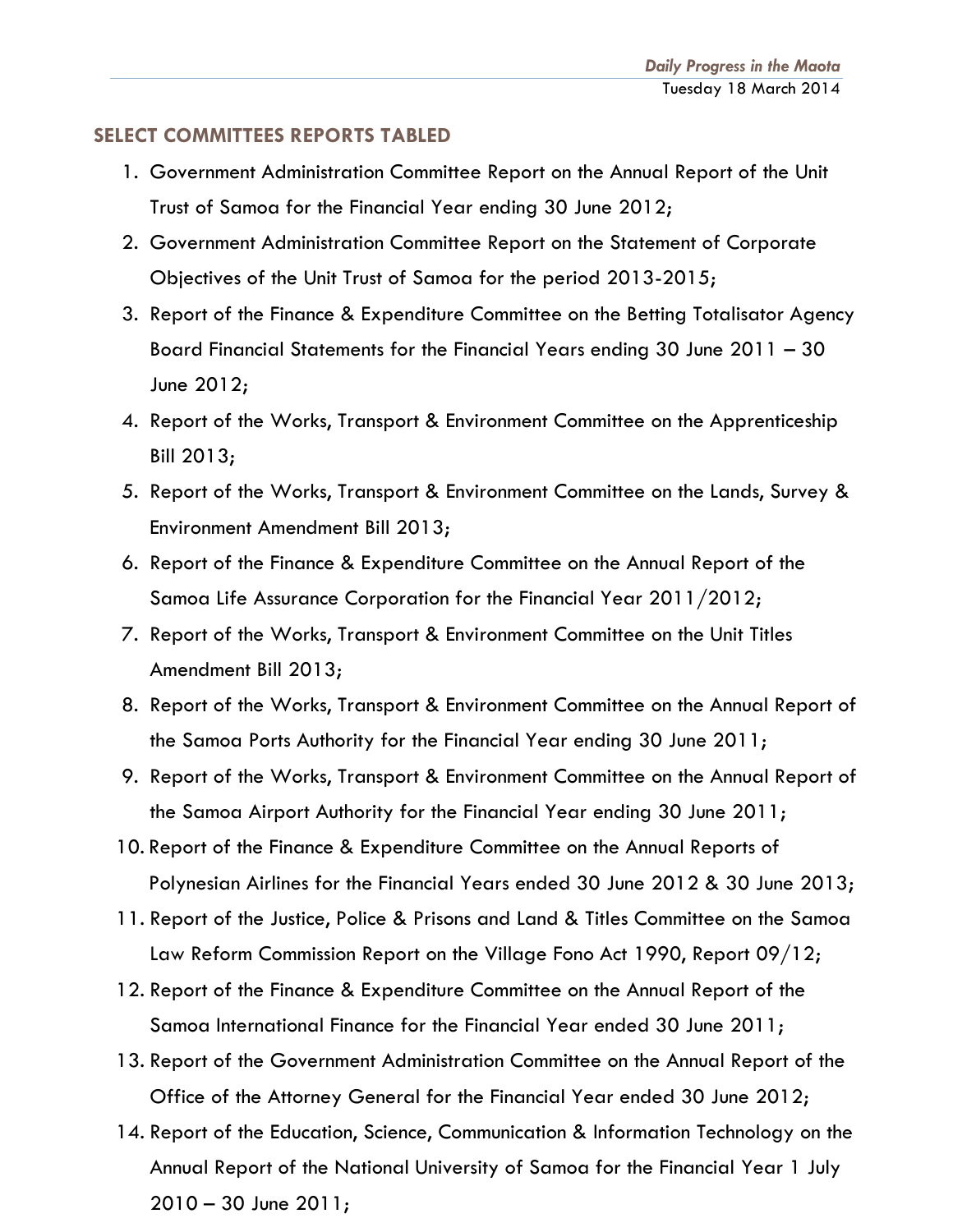- 15. Report of the Justice, Police & Prisons and Land & Titles Committee on the Annual Report of the Samoa Law Reform Commission for the Financial Year July 2011 – June 2012;
- 16. Report of the Education, Science, Communication & Information Technology Committee on the Telecommunication Amendment Bill 2013;
- 17. Report of the Education, Science, Communication & Information and Technology Committee on the Samoa Qualifications Authority Statement of Corporate Objectives  $2013 - 2015$ ;
- 18. Report of the Education, Science, Communication & Information Technology Committee on the Samoa Post Corporate Plan 2013-2015 & Statement of Corporate Objects 2013 - 2015;
- 19. Report of the Health and Social Services, Internal Affairs, Community and Social Development Committee on the Annual Report of the National Kidney Foundation of Samoa for 1 July 2010 – 30 June 2011;
- 20. Report of the Justice, Police & Prisons and Land and Titles Committee on the Police Offences Amendment Bill 2013;
- 21. Report of the Primary Production, Commerce, Industry and Labour Committee on the Trade, Commerce and Industry Amendment Bill 2013;
- 22. Report of the Primary Production, Commerce, Industry and Labour Committee on the Annual Report of the Ministry of Commerce, Industry and Labour for the Financial Year ended 30 June 2012;
- 23. Report of the Primary Production, Commerce, Industry and Labour Committee on the Annual Report of the Samoa Tourism Authority for the Financial Year ended 30 June 2012;
- 24. Report of the Primary Production, Commerce, Industry and Labour Committee on the Annual Report of the Development Bank of Samoa for the Financial Year ended 30 June 2012;
- 25. Report of the Primary Production, Commerce, Industry and Labour Committee on the Annual Report of the Samoa Trust Estates Corporation for the Financial Year ended 30 June 2011;
- 26. Report of the Primary Production, Commerce, Industry and Labour Committee on the Annual Report of the Ministry of Agriculture and Fisheries for Financial Year ended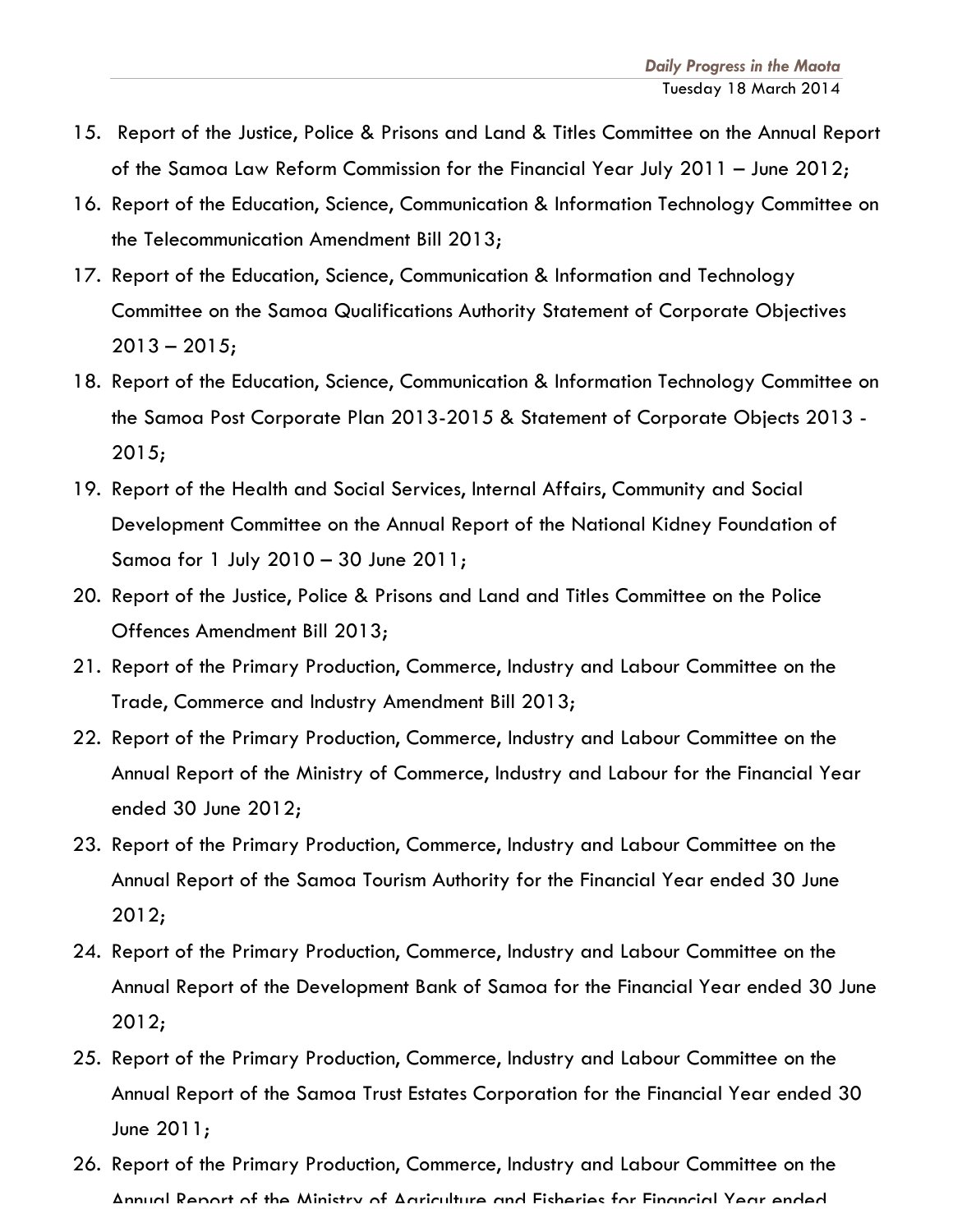30 June 2011;

- 27. Report of the Foreign Affairs, Trade and Revenue Committee on the Counter Terrorism Bill 2012;
- 28. Report of the Foreign Affairs, Trade and Revenue Committee on the Annual Reports of the Ministry for Revenue for the Years 2008/2009, 2012/2013, 2010/2011, 2011/2012 & 2012/2013;
- 29. Report of the Regulations Review Committee on Samoa Regulations 2013/1, 2013/2, 2013/3, 2013/4, 2013/5, 2013/6 2013/7, 2013/8, 2013/9 & 2013/10;
- 30. Report of the Justice, Police & Prisons and Land and Titles Committee on the Annual Report of the Ministry of Justice & Courts Administration for the Financial Year 2010/2011;
- 31. Report of the Business, Standing Orders, House and Electoral Committee on the Report of the Office of the Electoral Commissioner on the By-Elections;
- 32. Report of the Health and Social Services committee on the Annual Reports of the Ministry of Women, Community and Social Development for the period ended 30 June 2011 and 30 June 2012;
- 33. Report of the Heath and Social Services Committee on the Report of the Operations and Statement of Accounts of the Samoa Senior Citizens Benefit Fund 2012 – 2013;
- 34. Report of the Business, Standing Orders, House and Electoral Committee on the Annual Reports of the Office of the Electoral Commissioner for the Financial Years 2008/2009, 2009/2010 & 2010/2011;
- 35. Report of the Education, Science, Communication and Information Technology Committee on the Annual Report of the Ministry of Communication and Information Technology for the Year 2010 – 2011;
- 36. Report of the Health and Social Services Committee on the Annual Report of the Samoa Housing Corporation for the Year 2012;
- 37. Report of the Works, Transport & Environment Committee on the Statement of Corporate Objectives of the Electric Power Corporation for the period 2013-2015;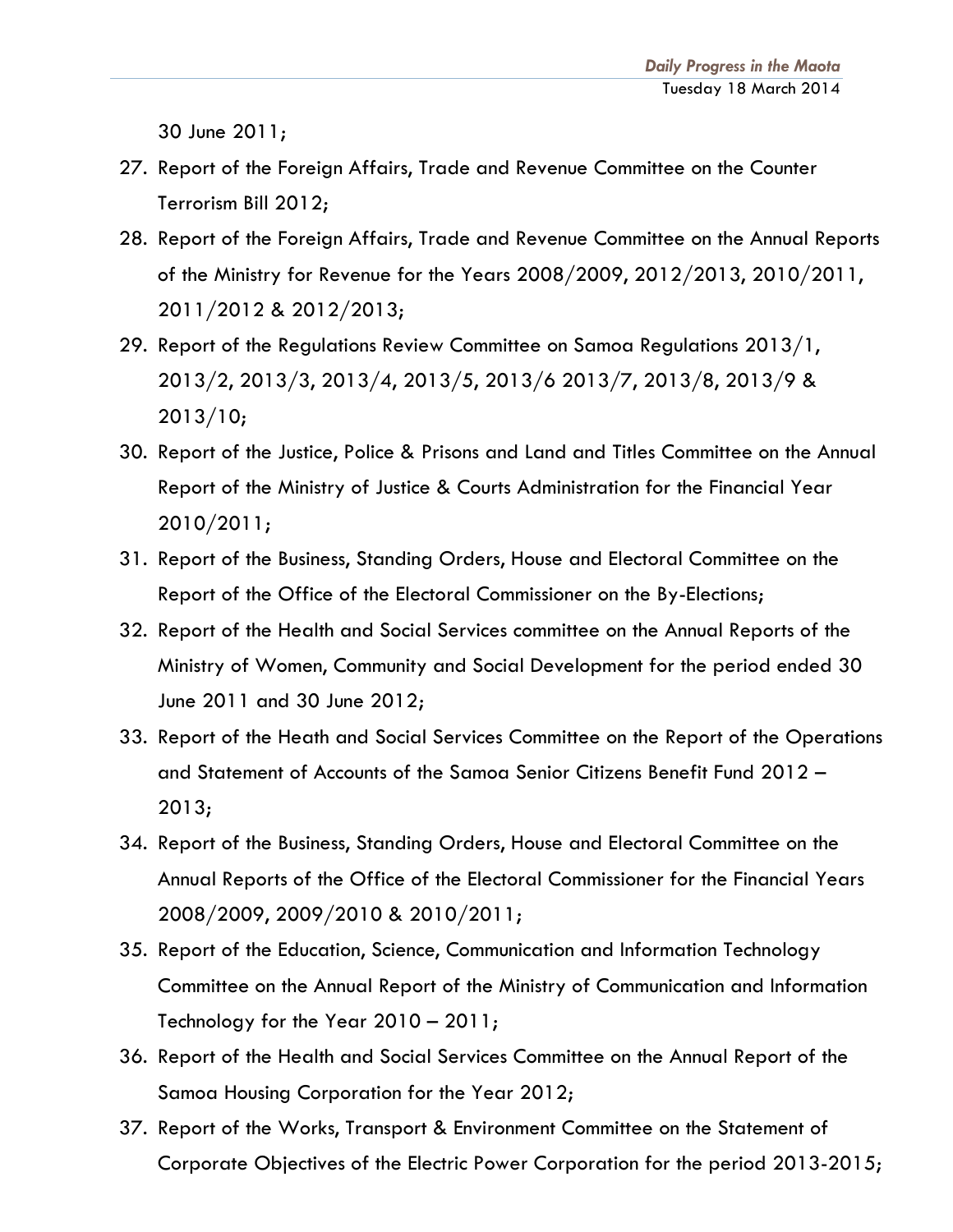- 38. Report of the Officers of Parliament Committee on the Annual Reports of the Parliamentary Pension Scheme for the Year 2010/2011 & 2011/2012;
- 39. Report of the Works, Transport and Environment Committee on the Annual Report of the Electric Power Corporation for the Financial Year ended 30 June 201;
- 40. Report of the Education, Science, Communications and Information Technology Committee on the Annual Report of the Ministry of Education, Sports and Culture 1 July 2011 – 30 June 2012;
- 41. Report of the Education, Science, Communication and Information Technology Committee on the Annual Reports of the Scientific Research Organisation of Samoa for the Financial Years 2010-2011 & 2011-2012;
- 42. Report of the Government Administration Committee on the Annual Report of the Samoa Post for the Financial Year 2009/2010;
- 43. Report of the Finance and Expenditure Committee on the Annual Reports of the Central Bank of Samoa for the Financial Years 2010/2011 & 2011/2012;
- 44. Report of the Finance and Expenditure Committee on the Public Accounts for the Financial Years ended 30 June 2008, 30 June 2009 & Financial Year ended 30 June 2010.

#### **GOVERNMENT BUSINESS**

- The Maota condoled the passing of former Vaimauga i Sisifo Member, Afioga ANAULI Pofitu Fesili who was a Member of Parliament from 2006 – 2011.
- The Prime Minister moved that sitting hours be changed (7:0pm 11:00pm) until Government Orders set for today's sitting are completed; motion approved.
- The Minister for Police, Prison & Fire Services moved that the Counter Terrorism Bill 2012 be withdrawn; motion approved.
- The following Bills were third read and passed by the Assembly: The National Payment System Bill 2014, Samoan Language Commission Bill 2014 and the Electric Power Corporation Amendment Bill 2014.